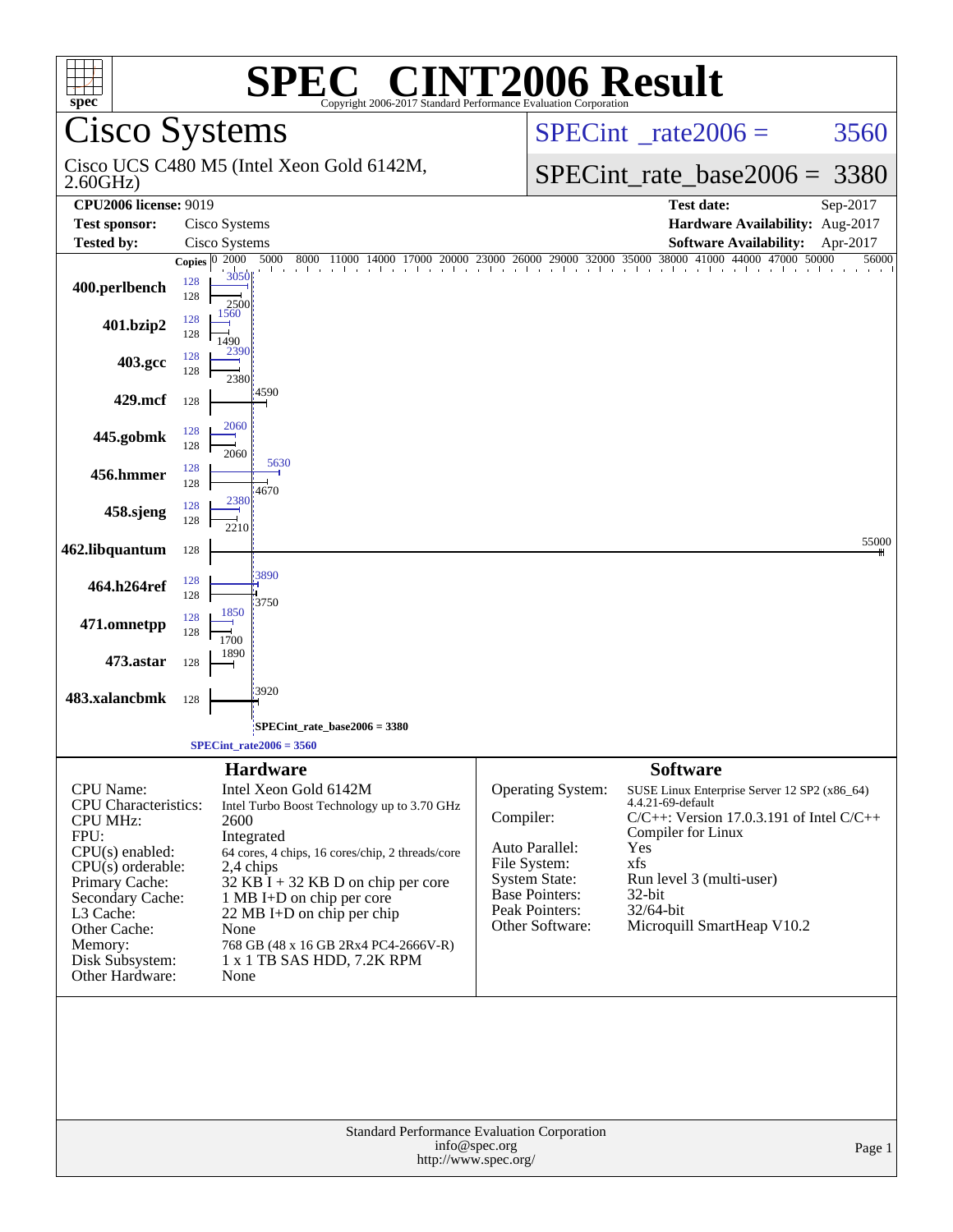

## Cisco Systems

2.60GHz) Cisco UCS C480 M5 (Intel Xeon Gold 6142M, SPECint rate  $2006 = 3560$ 

## [SPECint\\_rate\\_base2006 =](http://www.spec.org/auto/cpu2006/Docs/result-fields.html#SPECintratebase2006) 3380

**[CPU2006 license:](http://www.spec.org/auto/cpu2006/Docs/result-fields.html#CPU2006license)** 9019 **[Test date:](http://www.spec.org/auto/cpu2006/Docs/result-fields.html#Testdate)** Sep-2017 **[Test sponsor:](http://www.spec.org/auto/cpu2006/Docs/result-fields.html#Testsponsor)** Cisco Systems **[Hardware Availability:](http://www.spec.org/auto/cpu2006/Docs/result-fields.html#HardwareAvailability)** Aug-2017 **[Tested by:](http://www.spec.org/auto/cpu2006/Docs/result-fields.html#Testedby)** Cisco Systems **[Software Availability:](http://www.spec.org/auto/cpu2006/Docs/result-fields.html#SoftwareAvailability)** Apr-2017

#### **[Results Table](http://www.spec.org/auto/cpu2006/Docs/result-fields.html#ResultsTable)**

|                                                                                                          | <b>Base</b>   |                |       |                |             |                |             | <b>Peak</b>   |                |              |                |              |                |              |
|----------------------------------------------------------------------------------------------------------|---------------|----------------|-------|----------------|-------------|----------------|-------------|---------------|----------------|--------------|----------------|--------------|----------------|--------------|
| <b>Benchmark</b>                                                                                         | <b>Copies</b> | <b>Seconds</b> | Ratio | <b>Seconds</b> | Ratio       | <b>Seconds</b> | Ratio       | <b>Copies</b> | <b>Seconds</b> | <b>Ratio</b> | <b>Seconds</b> | <b>Ratio</b> | <b>Seconds</b> | <b>Ratio</b> |
| 400.perlbench                                                                                            | 128           | 500            | 2500  | 500            | 2500        | 501            | <b>2500</b> | 128           | 410            | 3050         | 410            | 3050         | 413            | 3030         |
| 401.bzip2                                                                                                | 128           | 823            | 1500  | 829            | 1490        | 838            | 1470        | 128           | 786            | 1570         | 791            | 1560         | 791            | 1560         |
| $403.\mathrm{gcc}$                                                                                       | 128           | 433            | 2380  | 431            | 2390        | 435            | 2370        | 128           | 431            | 2390         | 431            | 2390         | 432            | 2390         |
| $429$ .mcf                                                                                               | 128           | 253            | 4610  | 255            | 4590        | 255            | 4580        | 128           | 253            | 4610         | 255            | 4590         | 255            | 4580         |
| $445$ .gobmk                                                                                             | 128           | 651            | 2060  | 651            | 2060        | 651            | 2060        | 128           | 652            | 2060         | 652            | 2060         | 652            | 2060         |
| 456.hmmer                                                                                                | 128           | 255            | 4690  | 256            | 4660        | 256            | 4670        | 128           | 212            | 5630         | 211            | 5650         | 213            | 5620         |
| $458$ .sjeng                                                                                             | 128           | 702            | 2210  | 703            | 2200        | 702            | <b>2210</b> | 128           | 651            | 2380         | 652            | 2380         | 651            | 2380         |
| 462.libquantum                                                                                           | 128           | 48.0           | 55200 | 48.2           | 55000       | 48.3           | 54900       | 128           | 48.0           | 55200        | 48.2           | 55000        | 48.3           | 54900        |
| 464.h264ref                                                                                              | 128           | 746            | 3800  | 756            | 3740        | 756            | 3750        | 128           | 729            | 3890         | 734            | 3860         | 727            | 3900         |
| 471.omnetpp                                                                                              | 128           | 469            | 1700  | 469            | <b>1700</b> | 470            | 1700        | 128           | 432            | 1850         | 433            | 1850         | 433            | 1850         |
| $473.$ astar                                                                                             | 128           | 477            | 1890  | 476            | 1890        | 476            | <b>1890</b> | 128           | 477            | 1890         | 476            | 1890         | 476            | 1890         |
| 483.xalancbmk                                                                                            | 128           | 226            | 3910  | 225            | 3920        | 225            | 3920        | 128           | 226            | 3910         | 225            | 3920         | 225            | 3920         |
| Results appear in the order in which they were run. Bold underlined text indicates a median measurement. |               |                |       |                |             |                |             |               |                |              |                |              |                |              |

**[Submit Notes](http://www.spec.org/auto/cpu2006/Docs/result-fields.html#SubmitNotes)**

 The numactl mechanism was used to bind copies to processors. The config file option 'submit' was used to generate numactl commands to bind each copy to a specific processor. For details, please see the config file.

### **[Operating System Notes](http://www.spec.org/auto/cpu2006/Docs/result-fields.html#OperatingSystemNotes)**

Stack size set to unlimited using "ulimit -s unlimited"

#### **[Platform Notes](http://www.spec.org/auto/cpu2006/Docs/result-fields.html#PlatformNotes)**

BIOS Settings: Intel HyperThreading Technology set to Enabled CPU performance set to Enterprise Power Performance Tuning set to OS SNC set to Enabled IMC Interleaving set to 1-way Interleave Patrol Scrub set to Disabled Sysinfo program /home/cpu2006-1.2/config/sysinfo.rev6993 Revision 6993 of 2015-11-06 (b5e8d4b4eb51ed28d7f98696cbe290c1) running on linux-p0v5 Fri Sep 8 20:53:56 2017 This section contains SUT (System Under Test) info as seen by some common utilities. To remove or add to this section, see: <http://www.spec.org/cpu2006/Docs/config.html#sysinfo>

 From /proc/cpuinfo model name : Intel(R) Xeon(R) Gold 6142M CPU @ 2.60GHz Continued on next page

> Standard Performance Evaluation Corporation [info@spec.org](mailto:info@spec.org) <http://www.spec.org/>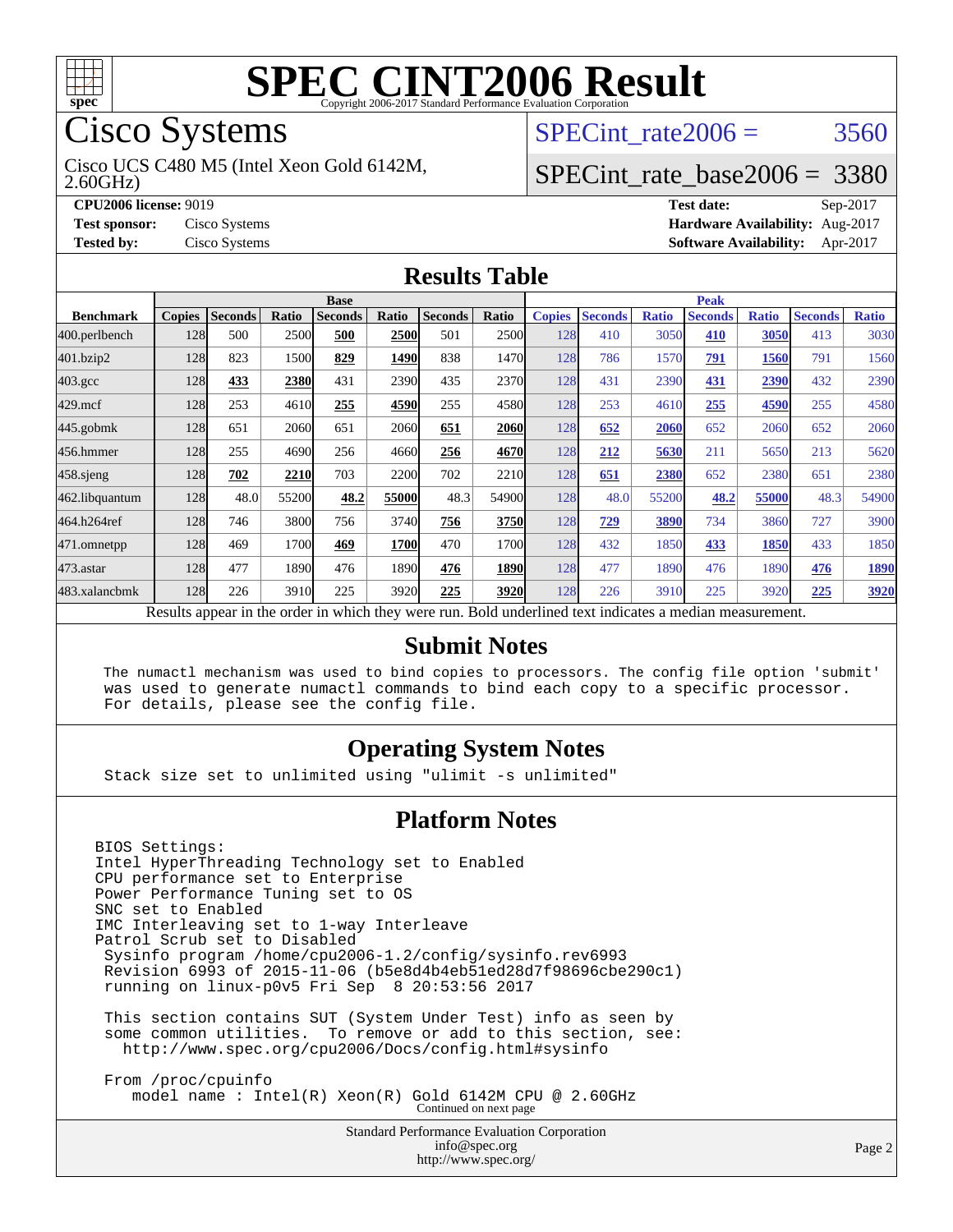

Cisco Systems

2.60GHz) Cisco UCS C480 M5 (Intel Xeon Gold 6142M, SPECint rate  $2006 = 3560$ 

[SPECint\\_rate\\_base2006 =](http://www.spec.org/auto/cpu2006/Docs/result-fields.html#SPECintratebase2006) 3380

**[CPU2006 license:](http://www.spec.org/auto/cpu2006/Docs/result-fields.html#CPU2006license)** 9019 **[Test date:](http://www.spec.org/auto/cpu2006/Docs/result-fields.html#Testdate)** Sep-2017 **[Test sponsor:](http://www.spec.org/auto/cpu2006/Docs/result-fields.html#Testsponsor)** Cisco Systems **[Hardware Availability:](http://www.spec.org/auto/cpu2006/Docs/result-fields.html#HardwareAvailability)** Aug-2017 **[Tested by:](http://www.spec.org/auto/cpu2006/Docs/result-fields.html#Testedby)** Cisco Systems **[Software Availability:](http://www.spec.org/auto/cpu2006/Docs/result-fields.html#SoftwareAvailability)** Apr-2017

#### **[Platform Notes \(Continued\)](http://www.spec.org/auto/cpu2006/Docs/result-fields.html#PlatformNotes)**

Standard Performance Evaluation Corporation [info@spec.org](mailto:info@spec.org) 4 "physical id"s (chips) 128 "processors" cores, siblings (Caution: counting these is hw and system dependent. The following excerpts from /proc/cpuinfo might not be reliable. Use with caution.) cpu cores : 16 siblings : 32 physical 0: cores 0 1 2 3 4 5 6 7 8 9 10 11 12 13 14 15 physical 1: cores 0 1 2 3 4 5 6 7 8 9 10 11 12 13 14 15 physical 2: cores 0 1 2 3 4 5 6 7 8 9 10 11 12 13 14 15 physical 3: cores 0 1 2 3 4 5 6 7 8 9 10 11 12 13 14 15 cache size : 22528 KB From /proc/meminfo MemTotal: 791191800 kB HugePages\_Total: 0<br>Hugepagesize: 2048 kB Hugepagesize: From /etc/\*release\* /etc/\*version\* SuSE-release: SUSE Linux Enterprise Server 12 (x86\_64) VERSION = 12 PATCHLEVEL = 2 # This file is deprecated and will be removed in a future service pack or release. # Please check /etc/os-release for details about this release. os-release: NAME="SLES" VERSION="12-SP2" VERSION\_ID="12.2" PRETTY\_NAME="SUSE Linux Enterprise Server 12 SP2" ID="sles" ANSI\_COLOR="0;32" CPE\_NAME="cpe:/o:suse:sles:12:sp2" uname -a: Linux linux-p0v5 4.4.21-69-default #1 SMP Tue Oct 25 10:58:20 UTC 2016 (9464f67) x86\_64 x86\_64 x86\_64 GNU/Linux run-level 3 Sep 8 03:50 SPEC is set to: /home/cpu2006-1.2 Filesystem Type Size Used Avail Use% Mounted on<br>
/dev/sdal xfs 930G 11G 920G 2% / 11G 920G Additional information from dmidecode: Warning: Use caution when you interpret this section. The 'dmidecode' program reads system data which is "intended to allow hardware to be accurately determined", but the intent may not be met, as there are frequent changes to hardware, firmware, and the "DMTF SMBIOS" standard. BIOS Cisco Systems, Inc. C480M5.3.1.0.248.0518171057 05/18/2017 Continued on next page

<http://www.spec.org/>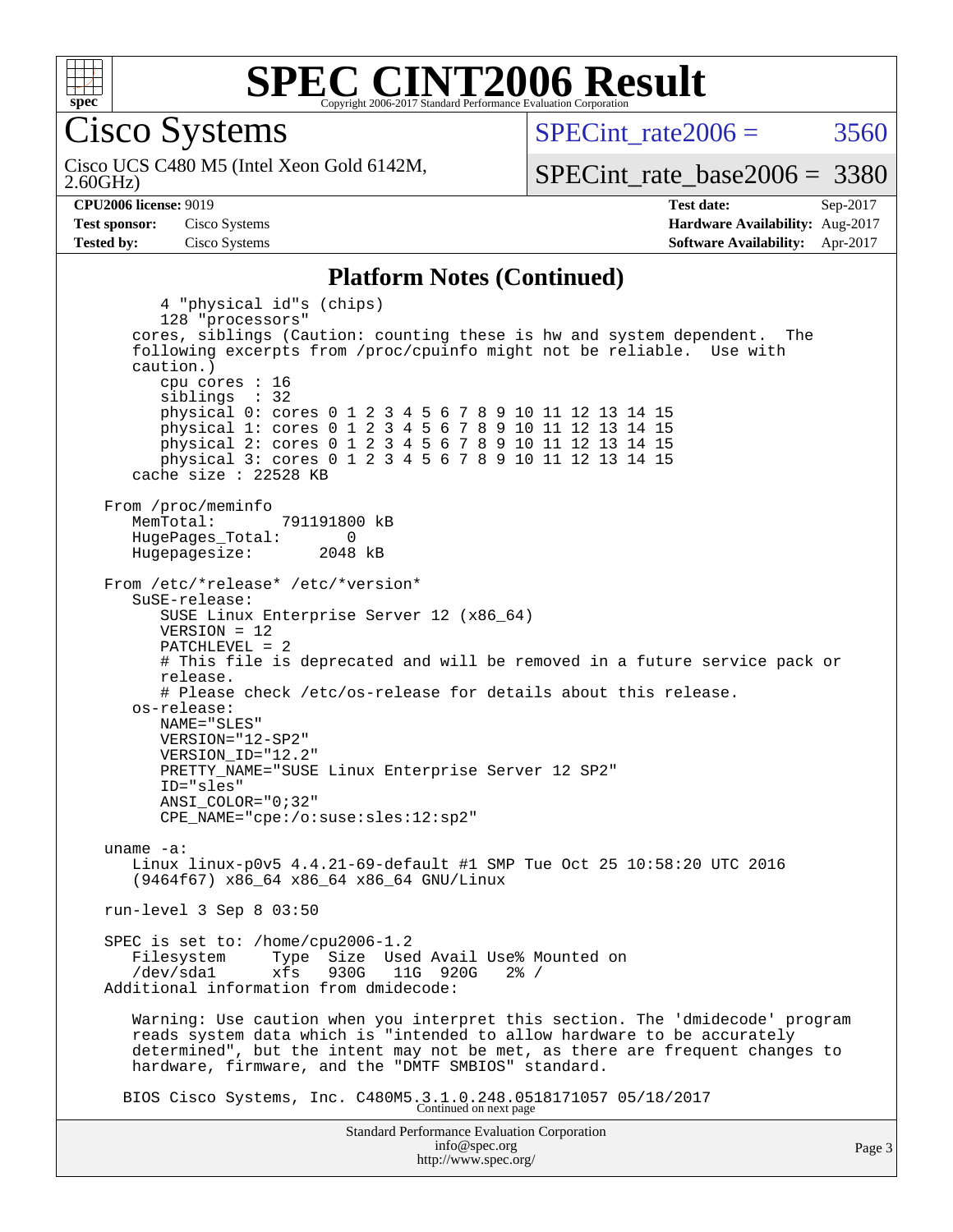

### **[SPEC CINT2006 Result](http://www.spec.org/auto/cpu2006/Docs/result-fields.html#SPECCINT2006Result)** Copyright 2006-2017 Standard Performance Evaluation C

Cisco Systems

SPECint rate  $2006 = 3560$ 

2.60GHz) Cisco UCS C480 M5 (Intel Xeon Gold 6142M,

[SPECint\\_rate\\_base2006 =](http://www.spec.org/auto/cpu2006/Docs/result-fields.html#SPECintratebase2006) 3380

**[CPU2006 license:](http://www.spec.org/auto/cpu2006/Docs/result-fields.html#CPU2006license)** 9019 **[Test date:](http://www.spec.org/auto/cpu2006/Docs/result-fields.html#Testdate)** Sep-2017 **[Test sponsor:](http://www.spec.org/auto/cpu2006/Docs/result-fields.html#Testsponsor)** Cisco Systems **[Hardware Availability:](http://www.spec.org/auto/cpu2006/Docs/result-fields.html#HardwareAvailability)** Aug-2017 **[Tested by:](http://www.spec.org/auto/cpu2006/Docs/result-fields.html#Testedby)** Cisco Systems **[Software Availability:](http://www.spec.org/auto/cpu2006/Docs/result-fields.html#SoftwareAvailability)** Apr-2017

#### **[Platform Notes \(Continued\)](http://www.spec.org/auto/cpu2006/Docs/result-fields.html#PlatformNotes)**

Memory:

48x 0xCE00 M393A2G40EB2-CTD 16 GB 2 rank 2666 MHz

(End of data from sysinfo program)

#### **[General Notes](http://www.spec.org/auto/cpu2006/Docs/result-fields.html#GeneralNotes)**

Environment variables set by runspec before the start of the run: LD\_LIBRARY\_PATH = "/home/cpu2006-1.2/lib/ia32:/home/cpu2006-1.2/lib/intel64:/home/cpu2006-1.2/sh10.2"

 Binaries compiled on a system with 1x Intel Core i7-4790 CPU + 32GB RAM memory using Redhat Enterprise Linux 7.2 Transparent Huge Pages enabled with: echo always > /sys/kernel/mm/transparent\_hugepage/enabled Filesystem page cache cleared with: shell invocation of 'sync; echo 3 > /proc/sys/vm/drop\_caches' prior to run runspec command invoked through numactl i.e.: numactl --interleave=all runspec <etc>

### **[Base Compiler Invocation](http://www.spec.org/auto/cpu2006/Docs/result-fields.html#BaseCompilerInvocation)**

[C benchmarks](http://www.spec.org/auto/cpu2006/Docs/result-fields.html#Cbenchmarks):

[icc -m32 -L/opt/intel/compilers\\_and\\_libraries\\_2017/linux/lib/ia32](http://www.spec.org/cpu2006/results/res2017q4/cpu2006-20170919-50152.flags.html#user_CCbase_intel_icc_c29f3ff5a7ed067b11e4ec10a03f03ae)

[C++ benchmarks:](http://www.spec.org/auto/cpu2006/Docs/result-fields.html#CXXbenchmarks)

[icpc -m32 -L/opt/intel/compilers\\_and\\_libraries\\_2017/linux/lib/ia32](http://www.spec.org/cpu2006/results/res2017q4/cpu2006-20170919-50152.flags.html#user_CXXbase_intel_icpc_8c35c7808b62dab9ae41a1aa06361b6b)

### **[Base Portability Flags](http://www.spec.org/auto/cpu2006/Docs/result-fields.html#BasePortabilityFlags)**

 400.perlbench: [-D\\_FILE\\_OFFSET\\_BITS=64](http://www.spec.org/cpu2006/results/res2017q4/cpu2006-20170919-50152.flags.html#user_basePORTABILITY400_perlbench_file_offset_bits_64_438cf9856305ebd76870a2c6dc2689ab) [-DSPEC\\_CPU\\_LINUX\\_IA32](http://www.spec.org/cpu2006/results/res2017q4/cpu2006-20170919-50152.flags.html#b400.perlbench_baseCPORTABILITY_DSPEC_CPU_LINUX_IA32) 401.bzip2: [-D\\_FILE\\_OFFSET\\_BITS=64](http://www.spec.org/cpu2006/results/res2017q4/cpu2006-20170919-50152.flags.html#user_basePORTABILITY401_bzip2_file_offset_bits_64_438cf9856305ebd76870a2c6dc2689ab) 403.gcc: [-D\\_FILE\\_OFFSET\\_BITS=64](http://www.spec.org/cpu2006/results/res2017q4/cpu2006-20170919-50152.flags.html#user_basePORTABILITY403_gcc_file_offset_bits_64_438cf9856305ebd76870a2c6dc2689ab) 429.mcf: [-D\\_FILE\\_OFFSET\\_BITS=64](http://www.spec.org/cpu2006/results/res2017q4/cpu2006-20170919-50152.flags.html#user_basePORTABILITY429_mcf_file_offset_bits_64_438cf9856305ebd76870a2c6dc2689ab) 445.gobmk: [-D\\_FILE\\_OFFSET\\_BITS=64](http://www.spec.org/cpu2006/results/res2017q4/cpu2006-20170919-50152.flags.html#user_basePORTABILITY445_gobmk_file_offset_bits_64_438cf9856305ebd76870a2c6dc2689ab) 456.hmmer: [-D\\_FILE\\_OFFSET\\_BITS=64](http://www.spec.org/cpu2006/results/res2017q4/cpu2006-20170919-50152.flags.html#user_basePORTABILITY456_hmmer_file_offset_bits_64_438cf9856305ebd76870a2c6dc2689ab) 458.sjeng: [-D\\_FILE\\_OFFSET\\_BITS=64](http://www.spec.org/cpu2006/results/res2017q4/cpu2006-20170919-50152.flags.html#user_basePORTABILITY458_sjeng_file_offset_bits_64_438cf9856305ebd76870a2c6dc2689ab) 462.libquantum: [-D\\_FILE\\_OFFSET\\_BITS=64](http://www.spec.org/cpu2006/results/res2017q4/cpu2006-20170919-50152.flags.html#user_basePORTABILITY462_libquantum_file_offset_bits_64_438cf9856305ebd76870a2c6dc2689ab) [-DSPEC\\_CPU\\_LINUX](http://www.spec.org/cpu2006/results/res2017q4/cpu2006-20170919-50152.flags.html#b462.libquantum_baseCPORTABILITY_DSPEC_CPU_LINUX) 464.h264ref: [-D\\_FILE\\_OFFSET\\_BITS=64](http://www.spec.org/cpu2006/results/res2017q4/cpu2006-20170919-50152.flags.html#user_basePORTABILITY464_h264ref_file_offset_bits_64_438cf9856305ebd76870a2c6dc2689ab) 471.omnetpp: [-D\\_FILE\\_OFFSET\\_BITS=64](http://www.spec.org/cpu2006/results/res2017q4/cpu2006-20170919-50152.flags.html#user_basePORTABILITY471_omnetpp_file_offset_bits_64_438cf9856305ebd76870a2c6dc2689ab) 473.astar: [-D\\_FILE\\_OFFSET\\_BITS=64](http://www.spec.org/cpu2006/results/res2017q4/cpu2006-20170919-50152.flags.html#user_basePORTABILITY473_astar_file_offset_bits_64_438cf9856305ebd76870a2c6dc2689ab) 483.xalancbmk: [-D\\_FILE\\_OFFSET\\_BITS=64](http://www.spec.org/cpu2006/results/res2017q4/cpu2006-20170919-50152.flags.html#user_basePORTABILITY483_xalancbmk_file_offset_bits_64_438cf9856305ebd76870a2c6dc2689ab) [-DSPEC\\_CPU\\_LINUX](http://www.spec.org/cpu2006/results/res2017q4/cpu2006-20170919-50152.flags.html#b483.xalancbmk_baseCXXPORTABILITY_DSPEC_CPU_LINUX)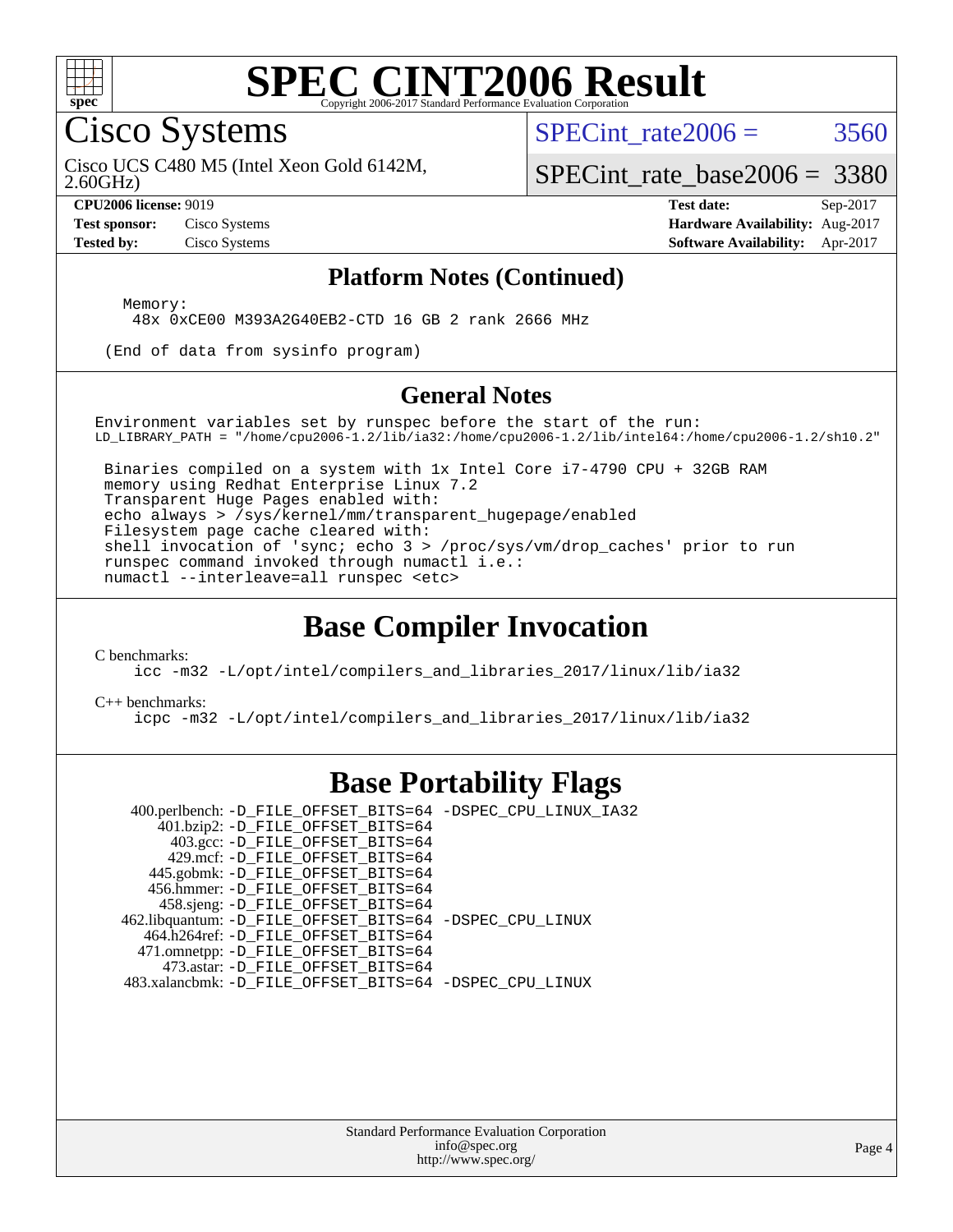

Cisco Systems

SPECint rate  $2006 = 3560$ 

2.60GHz) Cisco UCS C480 M5 (Intel Xeon Gold 6142M,

[SPECint\\_rate\\_base2006 =](http://www.spec.org/auto/cpu2006/Docs/result-fields.html#SPECintratebase2006) 3380

**[Test sponsor:](http://www.spec.org/auto/cpu2006/Docs/result-fields.html#Testsponsor)** Cisco Systems **[Hardware Availability:](http://www.spec.org/auto/cpu2006/Docs/result-fields.html#HardwareAvailability)** Aug-2017

**[CPU2006 license:](http://www.spec.org/auto/cpu2006/Docs/result-fields.html#CPU2006license)** 9019 **[Test date:](http://www.spec.org/auto/cpu2006/Docs/result-fields.html#Testdate)** Sep-2017 **[Tested by:](http://www.spec.org/auto/cpu2006/Docs/result-fields.html#Testedby)** Cisco Systems **[Software Availability:](http://www.spec.org/auto/cpu2006/Docs/result-fields.html#SoftwareAvailability)** Apr-2017

## **[Base Optimization Flags](http://www.spec.org/auto/cpu2006/Docs/result-fields.html#BaseOptimizationFlags)**

[C benchmarks](http://www.spec.org/auto/cpu2006/Docs/result-fields.html#Cbenchmarks):

[-xCORE-AVX512](http://www.spec.org/cpu2006/results/res2017q4/cpu2006-20170919-50152.flags.html#user_CCbase_f-xCORE-AVX512) [-ipo](http://www.spec.org/cpu2006/results/res2017q4/cpu2006-20170919-50152.flags.html#user_CCbase_f-ipo) [-O3](http://www.spec.org/cpu2006/results/res2017q4/cpu2006-20170919-50152.flags.html#user_CCbase_f-O3) [-no-prec-div](http://www.spec.org/cpu2006/results/res2017q4/cpu2006-20170919-50152.flags.html#user_CCbase_f-no-prec-div) [-qopt-prefetch](http://www.spec.org/cpu2006/results/res2017q4/cpu2006-20170919-50152.flags.html#user_CCbase_f-qopt-prefetch) [-qopt-mem-layout-trans=3](http://www.spec.org/cpu2006/results/res2017q4/cpu2006-20170919-50152.flags.html#user_CCbase_f-qopt-mem-layout-trans_170f5be61cd2cedc9b54468c59262d5d)

[C++ benchmarks:](http://www.spec.org/auto/cpu2006/Docs/result-fields.html#CXXbenchmarks)

[-xCORE-AVX512](http://www.spec.org/cpu2006/results/res2017q4/cpu2006-20170919-50152.flags.html#user_CXXbase_f-xCORE-AVX512) [-ipo](http://www.spec.org/cpu2006/results/res2017q4/cpu2006-20170919-50152.flags.html#user_CXXbase_f-ipo) [-O3](http://www.spec.org/cpu2006/results/res2017q4/cpu2006-20170919-50152.flags.html#user_CXXbase_f-O3) [-no-prec-div](http://www.spec.org/cpu2006/results/res2017q4/cpu2006-20170919-50152.flags.html#user_CXXbase_f-no-prec-div) [-qopt-prefetch](http://www.spec.org/cpu2006/results/res2017q4/cpu2006-20170919-50152.flags.html#user_CXXbase_f-qopt-prefetch) [-qopt-mem-layout-trans=3](http://www.spec.org/cpu2006/results/res2017q4/cpu2006-20170919-50152.flags.html#user_CXXbase_f-qopt-mem-layout-trans_170f5be61cd2cedc9b54468c59262d5d) [-Wl,-z,muldefs](http://www.spec.org/cpu2006/results/res2017q4/cpu2006-20170919-50152.flags.html#user_CXXbase_link_force_multiple1_74079c344b956b9658436fd1b6dd3a8a) [-L/sh10.2 -lsmartheap](http://www.spec.org/cpu2006/results/res2017q4/cpu2006-20170919-50152.flags.html#user_CXXbase_SmartHeap_b831f2d313e2fffa6dfe3f00ffc1f1c0)

### **[Base Other Flags](http://www.spec.org/auto/cpu2006/Docs/result-fields.html#BaseOtherFlags)**

[C benchmarks](http://www.spec.org/auto/cpu2006/Docs/result-fields.html#Cbenchmarks):

403.gcc: [-Dalloca=\\_alloca](http://www.spec.org/cpu2006/results/res2017q4/cpu2006-20170919-50152.flags.html#b403.gcc_baseEXTRA_CFLAGS_Dalloca_be3056838c12de2578596ca5467af7f3)

## **[Peak Compiler Invocation](http://www.spec.org/auto/cpu2006/Docs/result-fields.html#PeakCompilerInvocation)**

[C benchmarks \(except as noted below\)](http://www.spec.org/auto/cpu2006/Docs/result-fields.html#Cbenchmarksexceptasnotedbelow): [icc -m32 -L/opt/intel/compilers\\_and\\_libraries\\_2017/linux/lib/ia32](http://www.spec.org/cpu2006/results/res2017q4/cpu2006-20170919-50152.flags.html#user_CCpeak_intel_icc_c29f3ff5a7ed067b11e4ec10a03f03ae)

400.perlbench: [icc -m64](http://www.spec.org/cpu2006/results/res2017q4/cpu2006-20170919-50152.flags.html#user_peakCCLD400_perlbench_intel_icc_64bit_bda6cc9af1fdbb0edc3795bac97ada53)

401.bzip2: [icc -m64](http://www.spec.org/cpu2006/results/res2017q4/cpu2006-20170919-50152.flags.html#user_peakCCLD401_bzip2_intel_icc_64bit_bda6cc9af1fdbb0edc3795bac97ada53)

456.hmmer: [icc -m64](http://www.spec.org/cpu2006/results/res2017q4/cpu2006-20170919-50152.flags.html#user_peakCCLD456_hmmer_intel_icc_64bit_bda6cc9af1fdbb0edc3795bac97ada53)

458.sjeng: [icc -m64](http://www.spec.org/cpu2006/results/res2017q4/cpu2006-20170919-50152.flags.html#user_peakCCLD458_sjeng_intel_icc_64bit_bda6cc9af1fdbb0edc3795bac97ada53)

[C++ benchmarks:](http://www.spec.org/auto/cpu2006/Docs/result-fields.html#CXXbenchmarks)

[icpc -m32 -L/opt/intel/compilers\\_and\\_libraries\\_2017/linux/lib/ia32](http://www.spec.org/cpu2006/results/res2017q4/cpu2006-20170919-50152.flags.html#user_CXXpeak_intel_icpc_8c35c7808b62dab9ae41a1aa06361b6b)

### **[Peak Portability Flags](http://www.spec.org/auto/cpu2006/Docs/result-fields.html#PeakPortabilityFlags)**

 400.perlbench: [-DSPEC\\_CPU\\_LP64](http://www.spec.org/cpu2006/results/res2017q4/cpu2006-20170919-50152.flags.html#b400.perlbench_peakCPORTABILITY_DSPEC_CPU_LP64) [-DSPEC\\_CPU\\_LINUX\\_X64](http://www.spec.org/cpu2006/results/res2017q4/cpu2006-20170919-50152.flags.html#b400.perlbench_peakCPORTABILITY_DSPEC_CPU_LINUX_X64) 401.bzip2: [-DSPEC\\_CPU\\_LP64](http://www.spec.org/cpu2006/results/res2017q4/cpu2006-20170919-50152.flags.html#suite_peakCPORTABILITY401_bzip2_DSPEC_CPU_LP64) 403.gcc: [-D\\_FILE\\_OFFSET\\_BITS=64](http://www.spec.org/cpu2006/results/res2017q4/cpu2006-20170919-50152.flags.html#user_peakPORTABILITY403_gcc_file_offset_bits_64_438cf9856305ebd76870a2c6dc2689ab) 429.mcf: [-D\\_FILE\\_OFFSET\\_BITS=64](http://www.spec.org/cpu2006/results/res2017q4/cpu2006-20170919-50152.flags.html#user_peakPORTABILITY429_mcf_file_offset_bits_64_438cf9856305ebd76870a2c6dc2689ab) 445.gobmk: [-D\\_FILE\\_OFFSET\\_BITS=64](http://www.spec.org/cpu2006/results/res2017q4/cpu2006-20170919-50152.flags.html#user_peakPORTABILITY445_gobmk_file_offset_bits_64_438cf9856305ebd76870a2c6dc2689ab) 456.hmmer: [-DSPEC\\_CPU\\_LP64](http://www.spec.org/cpu2006/results/res2017q4/cpu2006-20170919-50152.flags.html#suite_peakCPORTABILITY456_hmmer_DSPEC_CPU_LP64) 458.sjeng: [-DSPEC\\_CPU\\_LP64](http://www.spec.org/cpu2006/results/res2017q4/cpu2006-20170919-50152.flags.html#suite_peakCPORTABILITY458_sjeng_DSPEC_CPU_LP64) 462.libquantum: [-D\\_FILE\\_OFFSET\\_BITS=64](http://www.spec.org/cpu2006/results/res2017q4/cpu2006-20170919-50152.flags.html#user_peakPORTABILITY462_libquantum_file_offset_bits_64_438cf9856305ebd76870a2c6dc2689ab) [-DSPEC\\_CPU\\_LINUX](http://www.spec.org/cpu2006/results/res2017q4/cpu2006-20170919-50152.flags.html#b462.libquantum_peakCPORTABILITY_DSPEC_CPU_LINUX) 464.h264ref: [-D\\_FILE\\_OFFSET\\_BITS=64](http://www.spec.org/cpu2006/results/res2017q4/cpu2006-20170919-50152.flags.html#user_peakPORTABILITY464_h264ref_file_offset_bits_64_438cf9856305ebd76870a2c6dc2689ab) 471.omnetpp: [-D\\_FILE\\_OFFSET\\_BITS=64](http://www.spec.org/cpu2006/results/res2017q4/cpu2006-20170919-50152.flags.html#user_peakPORTABILITY471_omnetpp_file_offset_bits_64_438cf9856305ebd76870a2c6dc2689ab) 473.astar: [-D\\_FILE\\_OFFSET\\_BITS=64](http://www.spec.org/cpu2006/results/res2017q4/cpu2006-20170919-50152.flags.html#user_peakPORTABILITY473_astar_file_offset_bits_64_438cf9856305ebd76870a2c6dc2689ab)

Continued on next page

Standard Performance Evaluation Corporation [info@spec.org](mailto:info@spec.org) <http://www.spec.org/>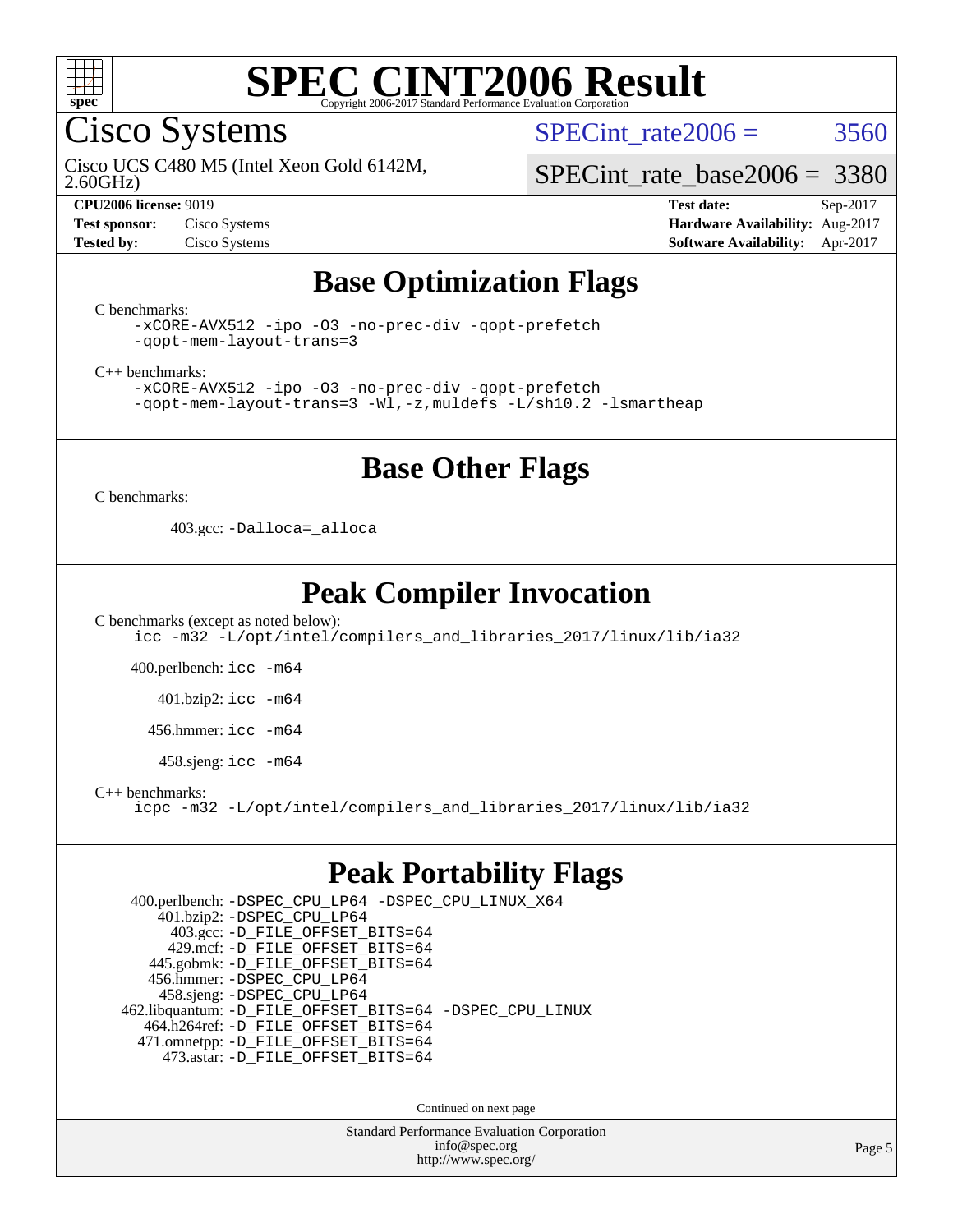

Cisco Systems

SPECint rate  $2006 = 3560$ 

2.60GHz) Cisco UCS C480 M5 (Intel Xeon Gold 6142M,

[SPECint\\_rate\\_base2006 =](http://www.spec.org/auto/cpu2006/Docs/result-fields.html#SPECintratebase2006) 3380

**[CPU2006 license:](http://www.spec.org/auto/cpu2006/Docs/result-fields.html#CPU2006license)** 9019 **[Test date:](http://www.spec.org/auto/cpu2006/Docs/result-fields.html#Testdate)** Sep-2017 **[Test sponsor:](http://www.spec.org/auto/cpu2006/Docs/result-fields.html#Testsponsor)** Cisco Systems **[Hardware Availability:](http://www.spec.org/auto/cpu2006/Docs/result-fields.html#HardwareAvailability)** Aug-2017 **[Tested by:](http://www.spec.org/auto/cpu2006/Docs/result-fields.html#Testedby)** Cisco Systems **[Software Availability:](http://www.spec.org/auto/cpu2006/Docs/result-fields.html#SoftwareAvailability)** Apr-2017

## **[Peak Portability Flags \(Continued\)](http://www.spec.org/auto/cpu2006/Docs/result-fields.html#PeakPortabilityFlags)**

483.xalancbmk: [-D\\_FILE\\_OFFSET\\_BITS=64](http://www.spec.org/cpu2006/results/res2017q4/cpu2006-20170919-50152.flags.html#user_peakPORTABILITY483_xalancbmk_file_offset_bits_64_438cf9856305ebd76870a2c6dc2689ab) [-DSPEC\\_CPU\\_LINUX](http://www.spec.org/cpu2006/results/res2017q4/cpu2006-20170919-50152.flags.html#b483.xalancbmk_peakCXXPORTABILITY_DSPEC_CPU_LINUX)

## **[Peak Optimization Flags](http://www.spec.org/auto/cpu2006/Docs/result-fields.html#PeakOptimizationFlags)**

Standard Performance Evaluation Corporation [C benchmarks](http://www.spec.org/auto/cpu2006/Docs/result-fields.html#Cbenchmarks): 400.perlbench: [-prof-gen](http://www.spec.org/cpu2006/results/res2017q4/cpu2006-20170919-50152.flags.html#user_peakPASS1_CFLAGSPASS1_LDCFLAGS400_perlbench_prof_gen_e43856698f6ca7b7e442dfd80e94a8fc)(pass 1) [-prof-use](http://www.spec.org/cpu2006/results/res2017q4/cpu2006-20170919-50152.flags.html#user_peakPASS2_CFLAGSPASS2_LDCFLAGS400_perlbench_prof_use_bccf7792157ff70d64e32fe3e1250b55)(pass 2) [-xCORE-AVX512](http://www.spec.org/cpu2006/results/res2017q4/cpu2006-20170919-50152.flags.html#user_peakPASS2_CFLAGSPASS2_LDCFLAGS400_perlbench_f-xCORE-AVX512)(pass 2)  $-par-num-threads=1(pass 1) -ipo(pass 2) -O3(pass 2)$  $-par-num-threads=1(pass 1) -ipo(pass 2) -O3(pass 2)$  $-par-num-threads=1(pass 1) -ipo(pass 2) -O3(pass 2)$  $-par-num-threads=1(pass 1) -ipo(pass 2) -O3(pass 2)$  $-par-num-threads=1(pass 1) -ipo(pass 2) -O3(pass 2)$  $-par-num-threads=1(pass 1) -ipo(pass 2) -O3(pass 2)$ [-no-prec-div](http://www.spec.org/cpu2006/results/res2017q4/cpu2006-20170919-50152.flags.html#user_peakPASS2_CFLAGSPASS2_LDCFLAGS400_perlbench_f-no-prec-div)(pass 2) [-auto-ilp32](http://www.spec.org/cpu2006/results/res2017q4/cpu2006-20170919-50152.flags.html#user_peakCOPTIMIZE400_perlbench_f-auto-ilp32) [-qopt-mem-layout-trans=3](http://www.spec.org/cpu2006/results/res2017q4/cpu2006-20170919-50152.flags.html#user_peakCOPTIMIZE400_perlbench_f-qopt-mem-layout-trans_170f5be61cd2cedc9b54468c59262d5d) 401.bzip2: [-prof-gen](http://www.spec.org/cpu2006/results/res2017q4/cpu2006-20170919-50152.flags.html#user_peakPASS1_CFLAGSPASS1_LDCFLAGS401_bzip2_prof_gen_e43856698f6ca7b7e442dfd80e94a8fc)(pass 1) [-prof-use](http://www.spec.org/cpu2006/results/res2017q4/cpu2006-20170919-50152.flags.html#user_peakPASS2_CFLAGSPASS2_LDCFLAGS401_bzip2_prof_use_bccf7792157ff70d64e32fe3e1250b55)(pass 2) [-xCORE-AVX512](http://www.spec.org/cpu2006/results/res2017q4/cpu2006-20170919-50152.flags.html#user_peakPASS2_CFLAGSPASS2_LDCFLAGS401_bzip2_f-xCORE-AVX512)(pass 2) [-par-num-threads=1](http://www.spec.org/cpu2006/results/res2017q4/cpu2006-20170919-50152.flags.html#user_peakPASS1_CFLAGSPASS1_LDCFLAGS401_bzip2_par_num_threads_786a6ff141b4e9e90432e998842df6c2)(pass 1) [-ipo](http://www.spec.org/cpu2006/results/res2017q4/cpu2006-20170919-50152.flags.html#user_peakPASS2_CFLAGSPASS2_LDCFLAGS401_bzip2_f-ipo)(pass 2) [-O3](http://www.spec.org/cpu2006/results/res2017q4/cpu2006-20170919-50152.flags.html#user_peakPASS2_CFLAGSPASS2_LDCFLAGS401_bzip2_f-O3)(pass 2) [-no-prec-div](http://www.spec.org/cpu2006/results/res2017q4/cpu2006-20170919-50152.flags.html#user_peakPASS2_CFLAGSPASS2_LDCFLAGS401_bzip2_f-no-prec-div)(pass 2) [-qopt-prefetch](http://www.spec.org/cpu2006/results/res2017q4/cpu2006-20170919-50152.flags.html#user_peakCOPTIMIZE401_bzip2_f-qopt-prefetch) [-auto-ilp32](http://www.spec.org/cpu2006/results/res2017q4/cpu2006-20170919-50152.flags.html#user_peakCOPTIMIZE401_bzip2_f-auto-ilp32) [-qopt-mem-layout-trans=3](http://www.spec.org/cpu2006/results/res2017q4/cpu2006-20170919-50152.flags.html#user_peakCOPTIMIZE401_bzip2_f-qopt-mem-layout-trans_170f5be61cd2cedc9b54468c59262d5d) 403.gcc: [-xCORE-AVX512](http://www.spec.org/cpu2006/results/res2017q4/cpu2006-20170919-50152.flags.html#user_peakOPTIMIZE403_gcc_f-xCORE-AVX512) [-ipo](http://www.spec.org/cpu2006/results/res2017q4/cpu2006-20170919-50152.flags.html#user_peakOPTIMIZE403_gcc_f-ipo) [-O3](http://www.spec.org/cpu2006/results/res2017q4/cpu2006-20170919-50152.flags.html#user_peakOPTIMIZE403_gcc_f-O3) [-no-prec-div](http://www.spec.org/cpu2006/results/res2017q4/cpu2006-20170919-50152.flags.html#user_peakOPTIMIZE403_gcc_f-no-prec-div) [-qopt-mem-layout-trans=3](http://www.spec.org/cpu2006/results/res2017q4/cpu2006-20170919-50152.flags.html#user_peakCOPTIMIZE403_gcc_f-qopt-mem-layout-trans_170f5be61cd2cedc9b54468c59262d5d)  $429$ .mcf: basepeak = yes 445.gobmk: [-prof-gen](http://www.spec.org/cpu2006/results/res2017q4/cpu2006-20170919-50152.flags.html#user_peakPASS1_CFLAGSPASS1_LDCFLAGS445_gobmk_prof_gen_e43856698f6ca7b7e442dfd80e94a8fc)(pass 1) [-prof-use](http://www.spec.org/cpu2006/results/res2017q4/cpu2006-20170919-50152.flags.html#user_peakPASS2_CFLAGSPASS2_LDCFLAGSPASS2_LDFLAGS445_gobmk_prof_use_bccf7792157ff70d64e32fe3e1250b55)(pass 2) [-xCORE-AVX512](http://www.spec.org/cpu2006/results/res2017q4/cpu2006-20170919-50152.flags.html#user_peakPASS2_CFLAGSPASS2_LDCFLAGSPASS2_LDFLAGS445_gobmk_f-xCORE-AVX512)(pass 2)  $-par-num-threads=1(pass 1) -ipo(pass 2) -O3(pass 2)$  $-par-num-threads=1(pass 1) -ipo(pass 2) -O3(pass 2)$  $-par-num-threads=1(pass 1) -ipo(pass 2) -O3(pass 2)$  $-par-num-threads=1(pass 1) -ipo(pass 2) -O3(pass 2)$  $-par-num-threads=1(pass 1) -ipo(pass 2) -O3(pass 2)$  $-par-num-threads=1(pass 1) -ipo(pass 2) -O3(pass 2)$ [-no-prec-div](http://www.spec.org/cpu2006/results/res2017q4/cpu2006-20170919-50152.flags.html#user_peakPASS2_LDCFLAGS445_gobmk_f-no-prec-div)(pass 2) [-qopt-mem-layout-trans=3](http://www.spec.org/cpu2006/results/res2017q4/cpu2006-20170919-50152.flags.html#user_peakCOPTIMIZE445_gobmk_f-qopt-mem-layout-trans_170f5be61cd2cedc9b54468c59262d5d) 456.hmmer: [-xCORE-AVX512](http://www.spec.org/cpu2006/results/res2017q4/cpu2006-20170919-50152.flags.html#user_peakOPTIMIZE456_hmmer_f-xCORE-AVX512) [-ipo](http://www.spec.org/cpu2006/results/res2017q4/cpu2006-20170919-50152.flags.html#user_peakOPTIMIZE456_hmmer_f-ipo) [-O3](http://www.spec.org/cpu2006/results/res2017q4/cpu2006-20170919-50152.flags.html#user_peakOPTIMIZE456_hmmer_f-O3) [-no-prec-div](http://www.spec.org/cpu2006/results/res2017q4/cpu2006-20170919-50152.flags.html#user_peakOPTIMIZE456_hmmer_f-no-prec-div) [-unroll2](http://www.spec.org/cpu2006/results/res2017q4/cpu2006-20170919-50152.flags.html#user_peakCOPTIMIZE456_hmmer_f-unroll_784dae83bebfb236979b41d2422d7ec2) [-auto-ilp32](http://www.spec.org/cpu2006/results/res2017q4/cpu2006-20170919-50152.flags.html#user_peakCOPTIMIZE456_hmmer_f-auto-ilp32) [-qopt-mem-layout-trans=3](http://www.spec.org/cpu2006/results/res2017q4/cpu2006-20170919-50152.flags.html#user_peakCOPTIMIZE456_hmmer_f-qopt-mem-layout-trans_170f5be61cd2cedc9b54468c59262d5d) 458.sjeng: [-prof-gen](http://www.spec.org/cpu2006/results/res2017q4/cpu2006-20170919-50152.flags.html#user_peakPASS1_CFLAGSPASS1_LDCFLAGS458_sjeng_prof_gen_e43856698f6ca7b7e442dfd80e94a8fc)(pass 1) [-prof-use](http://www.spec.org/cpu2006/results/res2017q4/cpu2006-20170919-50152.flags.html#user_peakPASS2_CFLAGSPASS2_LDCFLAGS458_sjeng_prof_use_bccf7792157ff70d64e32fe3e1250b55)(pass 2) [-xCORE-AVX512](http://www.spec.org/cpu2006/results/res2017q4/cpu2006-20170919-50152.flags.html#user_peakPASS2_CFLAGSPASS2_LDCFLAGS458_sjeng_f-xCORE-AVX512)(pass 2) [-par-num-threads=1](http://www.spec.org/cpu2006/results/res2017q4/cpu2006-20170919-50152.flags.html#user_peakPASS1_CFLAGSPASS1_LDCFLAGS458_sjeng_par_num_threads_786a6ff141b4e9e90432e998842df6c2)(pass 1) [-ipo](http://www.spec.org/cpu2006/results/res2017q4/cpu2006-20170919-50152.flags.html#user_peakPASS2_CFLAGSPASS2_LDCFLAGS458_sjeng_f-ipo)(pass 2) [-O3](http://www.spec.org/cpu2006/results/res2017q4/cpu2006-20170919-50152.flags.html#user_peakPASS2_CFLAGSPASS2_LDCFLAGS458_sjeng_f-O3)(pass 2) [-no-prec-div](http://www.spec.org/cpu2006/results/res2017q4/cpu2006-20170919-50152.flags.html#user_peakPASS2_CFLAGSPASS2_LDCFLAGS458_sjeng_f-no-prec-div)(pass 2) [-unroll4](http://www.spec.org/cpu2006/results/res2017q4/cpu2006-20170919-50152.flags.html#user_peakCOPTIMIZE458_sjeng_f-unroll_4e5e4ed65b7fd20bdcd365bec371b81f) [-auto-ilp32](http://www.spec.org/cpu2006/results/res2017q4/cpu2006-20170919-50152.flags.html#user_peakCOPTIMIZE458_sjeng_f-auto-ilp32) [-qopt-mem-layout-trans=3](http://www.spec.org/cpu2006/results/res2017q4/cpu2006-20170919-50152.flags.html#user_peakCOPTIMIZE458_sjeng_f-qopt-mem-layout-trans_170f5be61cd2cedc9b54468c59262d5d)  $462$ .libquantum: basepeak = yes 464.h264ref: [-prof-gen](http://www.spec.org/cpu2006/results/res2017q4/cpu2006-20170919-50152.flags.html#user_peakPASS1_CFLAGSPASS1_LDCFLAGS464_h264ref_prof_gen_e43856698f6ca7b7e442dfd80e94a8fc)(pass 1) [-prof-use](http://www.spec.org/cpu2006/results/res2017q4/cpu2006-20170919-50152.flags.html#user_peakPASS2_CFLAGSPASS2_LDCFLAGS464_h264ref_prof_use_bccf7792157ff70d64e32fe3e1250b55)(pass 2) [-xCORE-AVX512](http://www.spec.org/cpu2006/results/res2017q4/cpu2006-20170919-50152.flags.html#user_peakPASS2_CFLAGSPASS2_LDCFLAGS464_h264ref_f-xCORE-AVX512)(pass 2) [-par-num-threads=1](http://www.spec.org/cpu2006/results/res2017q4/cpu2006-20170919-50152.flags.html#user_peakPASS1_CFLAGSPASS1_LDCFLAGS464_h264ref_par_num_threads_786a6ff141b4e9e90432e998842df6c2)(pass 1) [-ipo](http://www.spec.org/cpu2006/results/res2017q4/cpu2006-20170919-50152.flags.html#user_peakPASS2_CFLAGSPASS2_LDCFLAGS464_h264ref_f-ipo)(pass 2) [-O3](http://www.spec.org/cpu2006/results/res2017q4/cpu2006-20170919-50152.flags.html#user_peakPASS2_CFLAGSPASS2_LDCFLAGS464_h264ref_f-O3)(pass 2) [-no-prec-div](http://www.spec.org/cpu2006/results/res2017q4/cpu2006-20170919-50152.flags.html#user_peakPASS2_CFLAGSPASS2_LDCFLAGS464_h264ref_f-no-prec-div)(pass 2) [-unroll2](http://www.spec.org/cpu2006/results/res2017q4/cpu2006-20170919-50152.flags.html#user_peakCOPTIMIZE464_h264ref_f-unroll_784dae83bebfb236979b41d2422d7ec2) [-qopt-mem-layout-trans=3](http://www.spec.org/cpu2006/results/res2017q4/cpu2006-20170919-50152.flags.html#user_peakCOPTIMIZE464_h264ref_f-qopt-mem-layout-trans_170f5be61cd2cedc9b54468c59262d5d) [C++ benchmarks:](http://www.spec.org/auto/cpu2006/Docs/result-fields.html#CXXbenchmarks) 471.omnetpp: [-prof-gen](http://www.spec.org/cpu2006/results/res2017q4/cpu2006-20170919-50152.flags.html#user_peakPASS1_CXXFLAGSPASS1_LDCXXFLAGS471_omnetpp_prof_gen_e43856698f6ca7b7e442dfd80e94a8fc)(pass 1) [-prof-use](http://www.spec.org/cpu2006/results/res2017q4/cpu2006-20170919-50152.flags.html#user_peakPASS2_CXXFLAGSPASS2_LDCXXFLAGS471_omnetpp_prof_use_bccf7792157ff70d64e32fe3e1250b55)(pass 2) [-xCORE-AVX512](http://www.spec.org/cpu2006/results/res2017q4/cpu2006-20170919-50152.flags.html#user_peakPASS2_CXXFLAGSPASS2_LDCXXFLAGS471_omnetpp_f-xCORE-AVX512)(pass 2) [-par-num-threads=1](http://www.spec.org/cpu2006/results/res2017q4/cpu2006-20170919-50152.flags.html#user_peakPASS1_CXXFLAGSPASS1_LDCXXFLAGS471_omnetpp_par_num_threads_786a6ff141b4e9e90432e998842df6c2)(pass 1) [-ipo](http://www.spec.org/cpu2006/results/res2017q4/cpu2006-20170919-50152.flags.html#user_peakPASS2_CXXFLAGSPASS2_LDCXXFLAGS471_omnetpp_f-ipo)(pass 2) [-O3](http://www.spec.org/cpu2006/results/res2017q4/cpu2006-20170919-50152.flags.html#user_peakPASS2_CXXFLAGSPASS2_LDCXXFLAGS471_omnetpp_f-O3)(pass 2) [-no-prec-div](http://www.spec.org/cpu2006/results/res2017q4/cpu2006-20170919-50152.flags.html#user_peakPASS2_CXXFLAGSPASS2_LDCXXFLAGS471_omnetpp_f-no-prec-div)(pass 2) [-qopt-ra-region-strategy=block](http://www.spec.org/cpu2006/results/res2017q4/cpu2006-20170919-50152.flags.html#user_peakCXXOPTIMIZE471_omnetpp_f-qopt-ra-region-strategy_430aa8f7c220cbde92ae827fa8d9be32)  [-qopt-mem-layout-trans=3](http://www.spec.org/cpu2006/results/res2017q4/cpu2006-20170919-50152.flags.html#user_peakCXXOPTIMIZE471_omnetpp_f-qopt-mem-layout-trans_170f5be61cd2cedc9b54468c59262d5d) [-Wl,-z,muldefs](http://www.spec.org/cpu2006/results/res2017q4/cpu2006-20170919-50152.flags.html#user_peakEXTRA_LDFLAGS471_omnetpp_link_force_multiple1_74079c344b956b9658436fd1b6dd3a8a) [-L/sh10.2 -lsmartheap](http://www.spec.org/cpu2006/results/res2017q4/cpu2006-20170919-50152.flags.html#user_peakEXTRA_LIBS471_omnetpp_SmartHeap_b831f2d313e2fffa6dfe3f00ffc1f1c0) Continued on next page

> [info@spec.org](mailto:info@spec.org) <http://www.spec.org/>